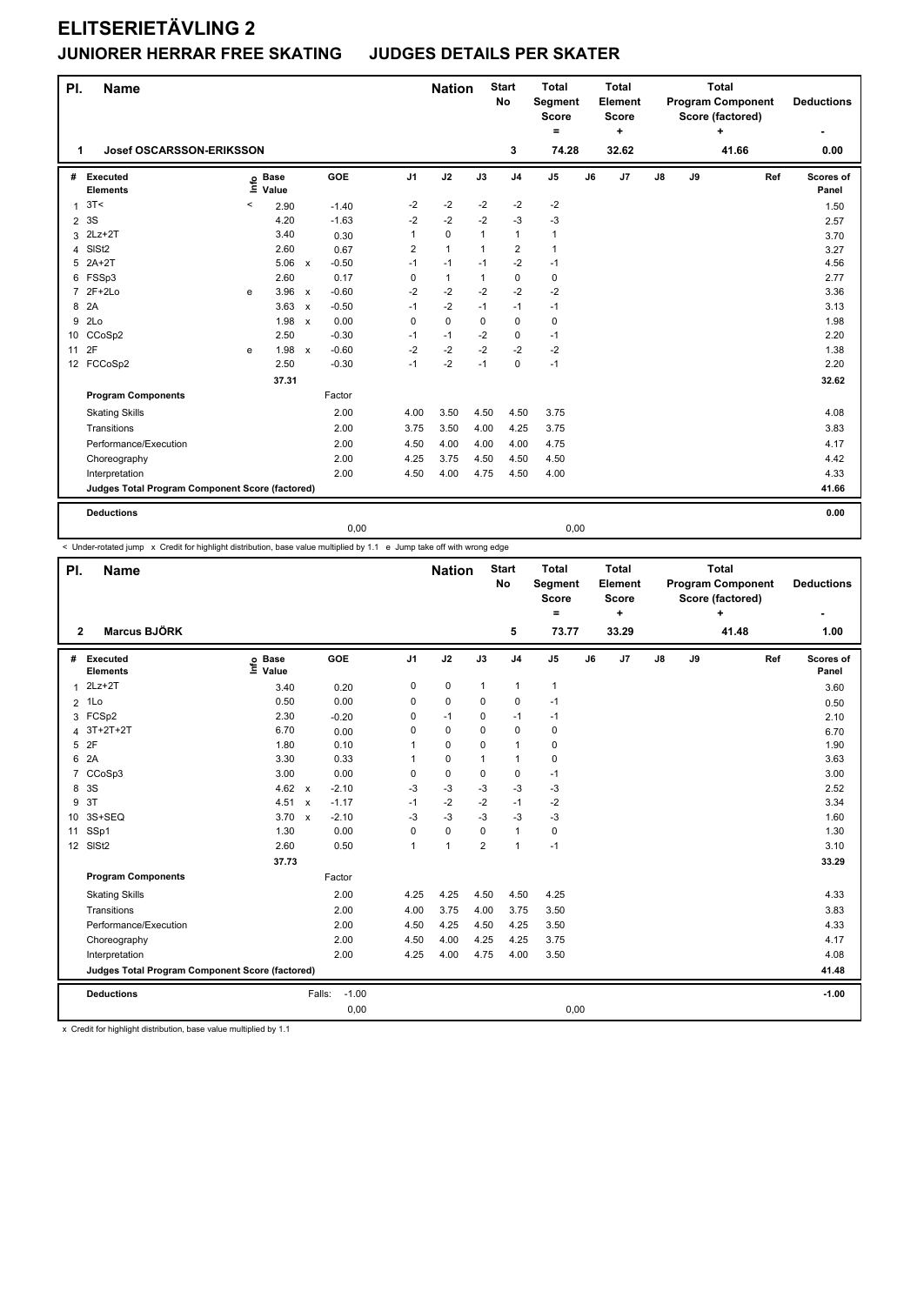# **ELITSERIETÄVLING 2**

### **JUNIORER HERRAR FREE SKATING JUDGES DETAILS PER SKATER**

| PI.            | <b>Name</b>                                     |   |                                  |                                      |                | <b>Nation</b> |          | <b>Start</b><br><b>No</b> | <b>Total</b><br>Segment<br><b>Score</b><br>Ξ. |    | <b>Total</b><br>Element<br><b>Score</b><br>÷ |    | <b>Total</b><br><b>Program Component</b><br>Score (factored) |       |     | <b>Deductions</b>  |
|----------------|-------------------------------------------------|---|----------------------------------|--------------------------------------|----------------|---------------|----------|---------------------------|-----------------------------------------------|----|----------------------------------------------|----|--------------------------------------------------------------|-------|-----|--------------------|
| 3              | <b>Bertil SKEPPAR</b>                           |   |                                  |                                      |                |               |          | 4                         | 70.31                                         |    | 34.65                                        |    |                                                              | 37.66 |     | 2.00               |
| #              | Executed<br><b>Elements</b>                     |   | <b>Base</b><br>e Base<br>⊑ Value | GOE                                  | J <sub>1</sub> | J2            | J3       | J <sub>4</sub>            | J5                                            | J6 | J7                                           | J8 | J9                                                           |       | Ref | Scores of<br>Panel |
| 1              | $3Lz + 2T$                                      |   | 7.30                             | $-1.40$                              | $-2$           | $-2$          | $-2$     | $-2$                      | $-2$                                          |    |                                              |    |                                                              |       |     | 5.90               |
| $\overline{2}$ | 1F                                              | e | 0.50                             | $-0.27$                              | $-2$           | $-3$          | $-3$     | $-2$                      | $-3$                                          |    |                                              |    |                                                              |       |     | 0.23               |
| 3              | 3S                                              |   | 4.20                             | 0.00                                 | 0              | $\mathbf 0$   | 0        | $\mathbf 0$               | 0                                             |    |                                              |    |                                                              |       |     | 4.20               |
| 4              | FSSp2                                           |   | 2.30                             | $-0.20$                              | 0              | 0             | $-1$     | $-1$                      | $-1$                                          |    |                                              |    |                                                              |       |     | 2.10               |
| 5              | CiSt <sub>2</sub>                               |   | 2.60                             | 0.00                                 | 0              | 0             | 1        | $\mathbf 0$               | 0                                             |    |                                              |    |                                                              |       |     | 2.60               |
| 6              | $3T+2T$                                         |   | 5.94                             | 0.00<br>$\mathsf{x}$                 | 0              | 0             | 0        | 0                         | 0                                             |    |                                              |    |                                                              |       |     | 5.94               |
| $\overline{7}$ | 2A                                              |   | 3.63                             | $-0.50$<br>$\mathsf{x}$              | -1             | $-1$          | $-2$     | $-1$                      | $-1$                                          |    |                                              |    |                                                              |       |     | 3.13               |
| 8              | CCoSp1                                          |   | 2.00                             | $-0.10$                              | 0              | 0             | $-1$     | 0                         | $-1$                                          |    |                                              |    |                                                              |       |     | 1.90               |
| 9              | 3T                                              |   | 4.51                             | $-2.10$<br>$\boldsymbol{\mathsf{x}}$ | -3             | $-3$          | $-3$     | $-3$                      | $-3$                                          |    |                                              |    |                                                              |       |     | 2.41               |
| 10             | 2Lz                                             |   | 2.31                             | 0.00<br>$\mathsf{x}$                 | 0              | $\mathbf 0$   | $\Omega$ | $\mathbf 0$               | 0                                             |    |                                              |    |                                                              |       |     | 2.31               |
| 11             | 2A                                              |   | 3.63                             | $-1.50$<br>$\mathsf{x}$              | $-3$           | $-3$          | $-3$     | $-3$                      | $-3$                                          |    |                                              |    |                                                              |       |     | 2.13               |
|                | 12 FCCoSp1                                      |   | 2.00                             | $-0.20$                              | 0              | $-1$          | $-1$     | 0                         | $-1$                                          |    |                                              |    |                                                              |       |     | 1.80               |
|                |                                                 |   | 40.92                            |                                      |                |               |          |                           |                                               |    |                                              |    |                                                              |       |     | 34.65              |
|                | <b>Program Components</b>                       |   |                                  | Factor                               |                |               |          |                           |                                               |    |                                              |    |                                                              |       |     |                    |
|                | <b>Skating Skills</b>                           |   |                                  | 2.00                                 | 4.00           | 4.00          | 4.75     | 4.00                      | 4.50                                          |    |                                              |    |                                                              |       |     | 4.17               |
|                | Transitions                                     |   |                                  | 2.00                                 | 3.00           | 3.50          | 3.75     | 3.75                      | 3.25                                          |    |                                              |    |                                                              |       |     | 3.50               |
|                | Performance/Execution                           |   |                                  | 2.00                                 | 4.00           | 3.50          | 4.25     | 3.75                      | 3.75                                          |    |                                              |    |                                                              |       |     | 3.83               |
|                | Choreography                                    |   |                                  | 2.00                                 | 3.75           | 3.50          | 4.00     | 4.00                      | 3.25                                          |    |                                              |    |                                                              |       |     | 3.75               |
|                | Interpretation                                  |   |                                  | 2.00                                 | 3.75           | 3.25          | 4.25     | 3.50                      | 3.50                                          |    |                                              |    |                                                              |       |     | 3.58               |
|                | Judges Total Program Component Score (factored) |   |                                  |                                      |                |               |          |                           |                                               |    |                                              |    |                                                              |       |     | 37.66              |
|                | <b>Deductions</b>                               |   |                                  | Falls:                               | $-2.00$        |               |          |                           |                                               |    |                                              |    |                                                              |       |     | $-2.00$            |
|                |                                                 |   |                                  |                                      | 0,00           |               |          |                           | 0,00                                          |    |                                              |    |                                                              |       |     |                    |

x Credit for highlight distribution, base value multiplied by 1.1 e Jump take off with wrong edge

| PI.            | Name                                            |   |                            |                         |                |              | <b>Start</b><br><b>Nation</b><br>No |                | <b>Total</b><br>Segment<br><b>Score</b><br>Ξ. |    | <b>Total</b><br><b>Element</b><br><b>Score</b><br>÷ | <b>Total</b><br><b>Program Component</b><br>Score (factored)<br>÷ |    |       | <b>Deductions</b> |                    |
|----------------|-------------------------------------------------|---|----------------------------|-------------------------|----------------|--------------|-------------------------------------|----------------|-----------------------------------------------|----|-----------------------------------------------------|-------------------------------------------------------------------|----|-------|-------------------|--------------------|
| 4              | <b>Aylwin IANTCHENKO</b>                        |   |                            |                         |                |              |                                     | $\mathbf 2$    | 58.93                                         |    | 21.77                                               |                                                                   |    | 38.16 |                   | 1.00               |
| #              | Executed<br><b>Elements</b>                     |   | e Base<br>E Value<br>Value | GOE                     | J <sub>1</sub> | J2           | J3                                  | J <sub>4</sub> | J <sub>5</sub>                                | J6 | J7                                                  | $\mathsf{J}8$                                                     | J9 |       | Ref               | Scores of<br>Panel |
| $\mathbf{1}$   | 2Lz                                             |   | 2.10                       | 0.00                    | 0              | $\pmb{0}$    | $\mathbf{1}$                        | $\pmb{0}$      | $\pmb{0}$                                     |    |                                                     |                                                                   |    |       |                   | 2.10               |
| $\overline{2}$ | <b>2S</b>                                       |   | 1.30                       | $-0.60$                 | $-3$           | $-3$         | $-3$                                | $-3$           | $-3$                                          |    |                                                     |                                                                   |    |       |                   | 0.70               |
| 3              | 3T                                              |   | 4.10                       | 0.00                    | 0              | $\mathbf 0$  | $\Omega$                            | $\mathbf 0$    | $\mathbf 0$                                   |    |                                                     |                                                                   |    |       |                   | 4.10               |
| 4              | FSSp1                                           |   | 2.00                       | $-0.30$                 | $-1$           | $-1$         | $-1$                                | $-1$           | $-2$                                          |    |                                                     |                                                                   |    |       |                   | 1.70               |
| 5              | 2F                                              | e | 1.80                       | $-0.60$                 | $-2$           | $-2$         | $-1$                                | $-2$           | $-2$                                          |    |                                                     |                                                                   |    |       |                   | 1.20               |
| 6              | 1A                                              |   | 1.10                       | 0.00                    | 0              | $\mathbf 0$  | 0                                   | 0              | $\mathbf 0$                                   |    |                                                     |                                                                   |    |       |                   | 1.10               |
| $\overline{7}$ | FCCoSp1                                         |   | 2.00                       | $-0.40$                 | $-1$           | $-1$         | $-2$                                | $-1$           | $-2$                                          |    |                                                     |                                                                   |    |       |                   | 1.60               |
| 8              | $2T+2T$                                         |   | 2.86                       | $-0.60$<br>$\mathsf{x}$ | $-3$           | $-3$         | -3                                  | $-2$           | $-3$                                          |    |                                                     |                                                                   |    |       |                   | 2.26               |
| 9              | 2S                                              |   | $1.43 \times$              | 0.00                    | 0              | $\mathbf 0$  | $\Omega$                            | 0              | $\pmb{0}$                                     |    |                                                     |                                                                   |    |       |                   | 1.43               |
| 10             | CCoSp1                                          |   | 2.00                       | $-0.10$                 | 0              | $\mathbf 0$  | $-1$                                | 0              | $-1$                                          |    |                                                     |                                                                   |    |       |                   | 1.90               |
| 11             | SISt1                                           |   | 1.80                       | 0.50                    |                | $\mathbf{1}$ | $\mathbf{1}$                        | $\mathbf{1}$   | $-2$                                          |    |                                                     |                                                                   |    |       |                   | 2.30               |
| 12 2F          |                                                 | e | 1.98                       | $-0.60$<br>$\mathsf{x}$ | $-2$           | $-2$         | $-2$                                | $-2$           | $-2$                                          |    |                                                     |                                                                   |    |       |                   | 1.38               |
|                |                                                 |   | 24.47                      |                         |                |              |                                     |                |                                               |    |                                                     |                                                                   |    |       |                   | 21.77              |
|                | <b>Program Components</b>                       |   |                            | Factor                  |                |              |                                     |                |                                               |    |                                                     |                                                                   |    |       |                   |                    |
|                | <b>Skating Skills</b>                           |   |                            | 2.00                    | 4.25           | 3.75         | 3.75                                | 4.50           | 4.00                                          |    |                                                     |                                                                   |    |       |                   | 4.00               |
|                | Transitions                                     |   |                            | 2.00                    | 3.75           | 3.25         | 3.50                                | 3.75           | 3.75                                          |    |                                                     |                                                                   |    |       |                   | 3.67               |
|                | Performance/Execution                           |   |                            | 2.00                    | 4.00           | 3.75         | 3.75                                | 4.00           | 3.75                                          |    |                                                     |                                                                   |    |       |                   | 3.83               |
|                | Choreography                                    |   |                            | 2.00                    | 4.00           | 3.50         | 3.50                                | 4.00           | 4.00                                          |    |                                                     |                                                                   |    |       |                   | 3.83               |
|                | Interpretation                                  |   |                            | 2.00                    | 3.75           | 3.75         | 3.75                                | 4.25           | 3.75                                          |    |                                                     |                                                                   |    |       |                   | 3.75               |
|                | Judges Total Program Component Score (factored) |   |                            |                         |                |              |                                     |                |                                               |    |                                                     | 38.16                                                             |    |       |                   |                    |
|                | <b>Deductions</b>                               |   |                            | Falls:                  | $-1.00$        |              |                                     |                |                                               |    |                                                     |                                                                   |    |       |                   | $-1.00$            |
|                |                                                 |   |                            |                         | 0,00           |              |                                     |                | 0,00                                          |    |                                                     |                                                                   |    |       |                   |                    |

x Credit for highlight distribution, base value multiplied by 1.1 e Jump take off with wrong edge